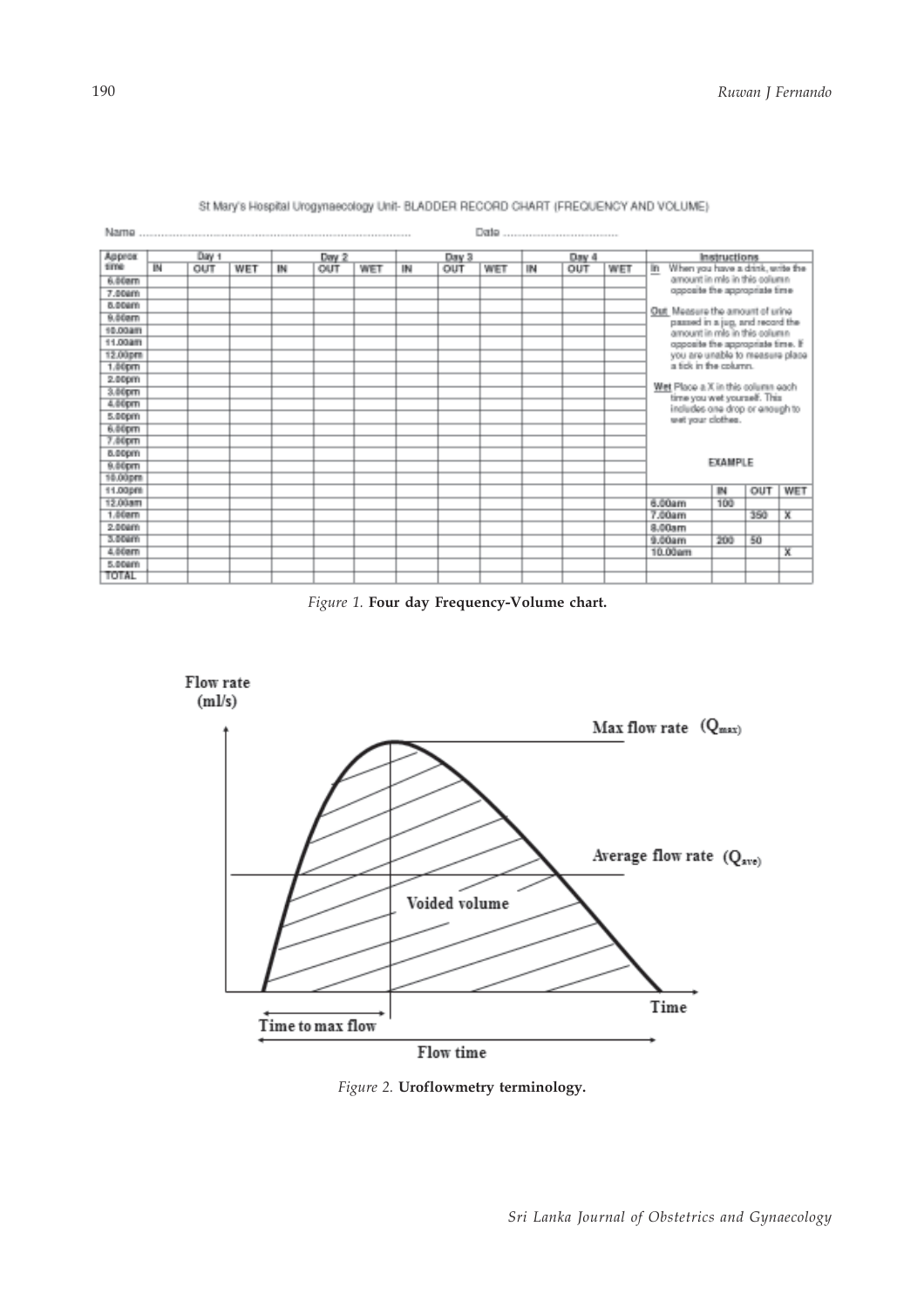

*Figure 3.* **Normal Uroflowmetry.**



*Figure 4.* **Interrupted uroflow in a patient with urtheral obstruction following TVT.**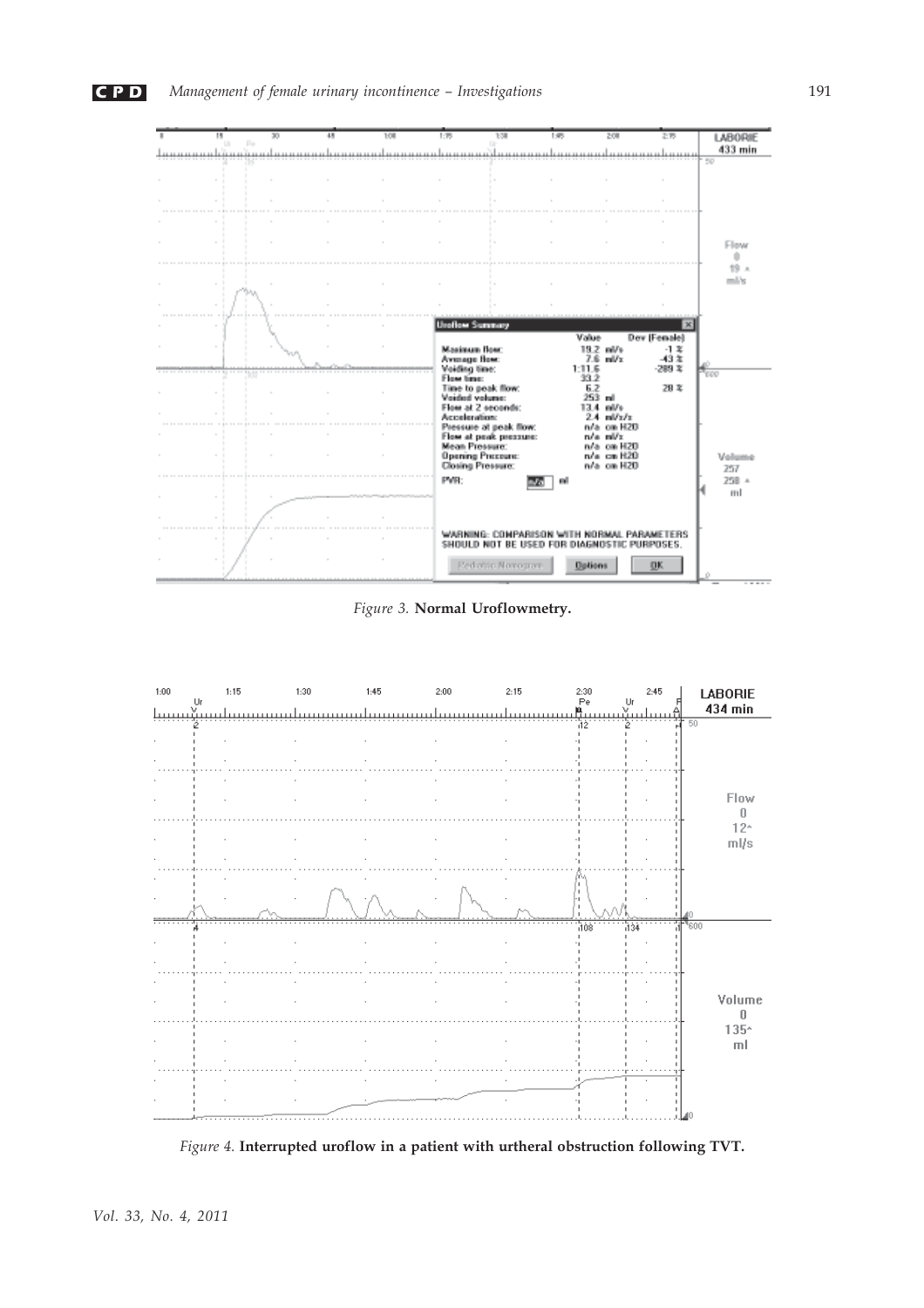

*Figure 5.* **Prolonged uroflow in a patient with a large cystocele.**

## **5. Urodynamics**

Urodyanmic studies are recommended for women with predominant SUI symptoms prior to surgery and women with mixed urinary incontinence. A good urodynamic practice comprises of three main  $E$ lements<sup>1</sup>:

- 1. A clear indication for and appropriate selection of relevant test measurements and procedures.
- 2. Precise measurement with data quality control and complete documentation.
- 3. Accurate analysis and critical reporting of results.

The aim of clinical urodynamics is to reproduce symptoms whilst making precise measurements in order to identify the underlying causes for the symptoms, and to quantify the related pathophysiological processes. International Continence Society has produced guidelines and recommendation for good urodynamic practice and clinicians who perform urodynamics are advised to follow these recommendations<sup>1</sup>.

Basic urodynamic studies consist of uroflowmetry, cystometry and pressure flow study. Uroflowmetry and pressure flow studies assess the voiding phase of micturition cycle whereas the cystometry assess the filling phase of the micturition cycle.

## **a. Uroflowmetry**

Uroflowmetry is a simple, non-invasive and relatively inexpensive investigation. Patient should be advised to have a comfortably full bladder prior to uroflowmetry and be provided adequate privacy and time to void. Patients should be asked if their voiding was representative of their usual voiding and their view should be documented. Uroflowmetry should be followed by assessment of residual urine volume preferably by a bladder ultrasound scan. Prior to insert catheters for cystometry, urinanalysis must be carried out and if there is evidence of infection cystometry should be abandoned until the infection is cleared.

Normal voiding takes place when the bladder outlet relaxes passively and the detrusor contracts

*Sri Lanka Journal of Obstetrics and Gynaecology*